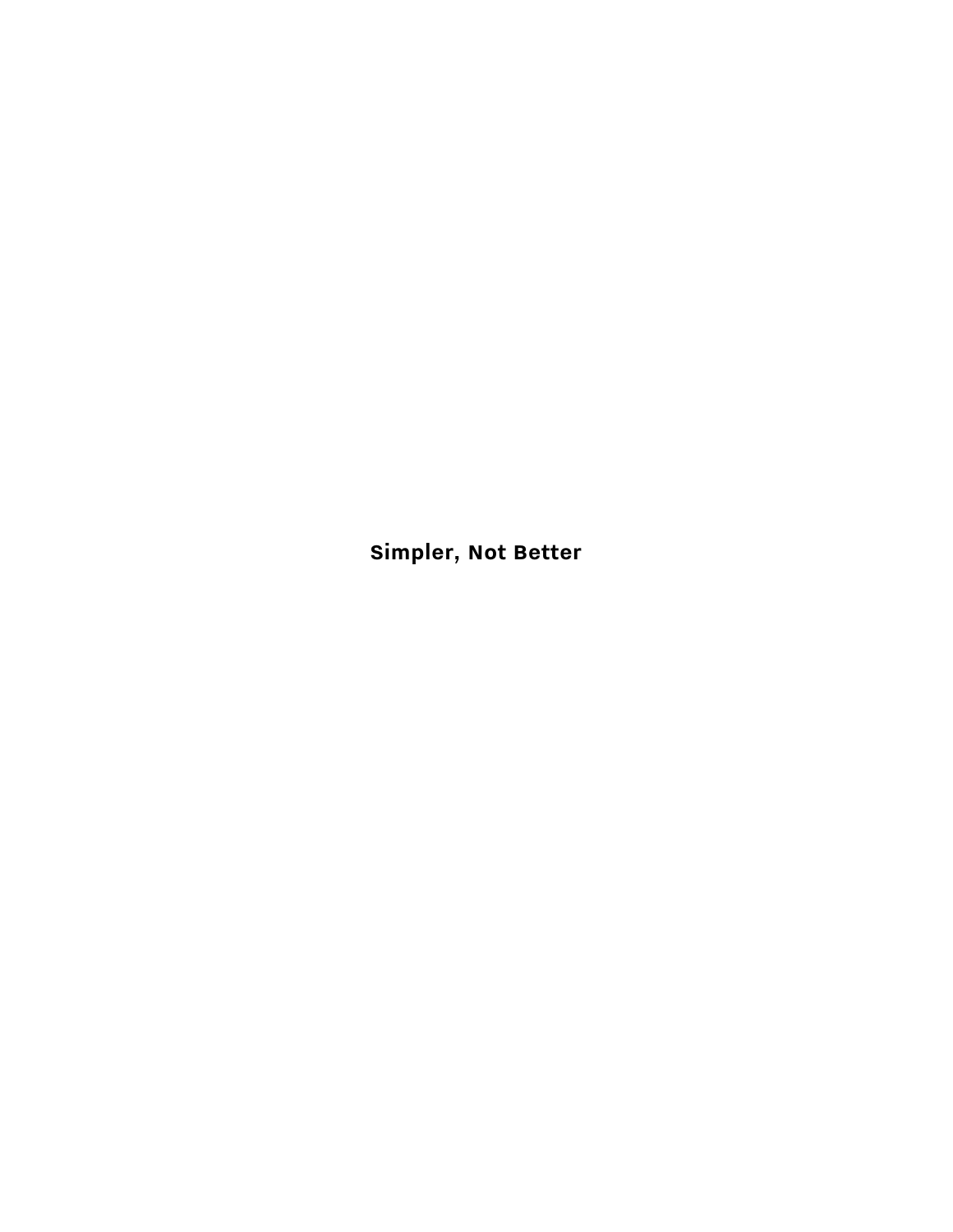# **Simpler, Not Better.**

Dear friend,

A philosophical insight I had recently -- we should seek to live simpler lives, not 'better' lives.

In today's modern world, we are always seeking to 'improve', and make our lives more 'optimized' and 'efficient'. However the problem is this:

*Often when we try to "improve" our lives, we end up complicating our lives more.*

And when we complicate our lives more, we actually get *more* stress, anxiety, and cares.

What I think we should do instead is to *simplify* our lives-- for us to have *FEWER* cares, for us to have *less* stress, and less 'decision anxiety'/"paralysis by analysis".

For example in photography, we generally seek to upgrade our cameras and gear to 'improve' our photography-- for us to take better photos.

But the problem is when we upgrade our equipment, or buy new lenses or gear -- it ends up *complicating* our photography lives/workflows more!

For example, if you buy a new digital camera, you will have to deal with the stress of new RAW file types, which means you will probably have to change/modify how you post-process your photos.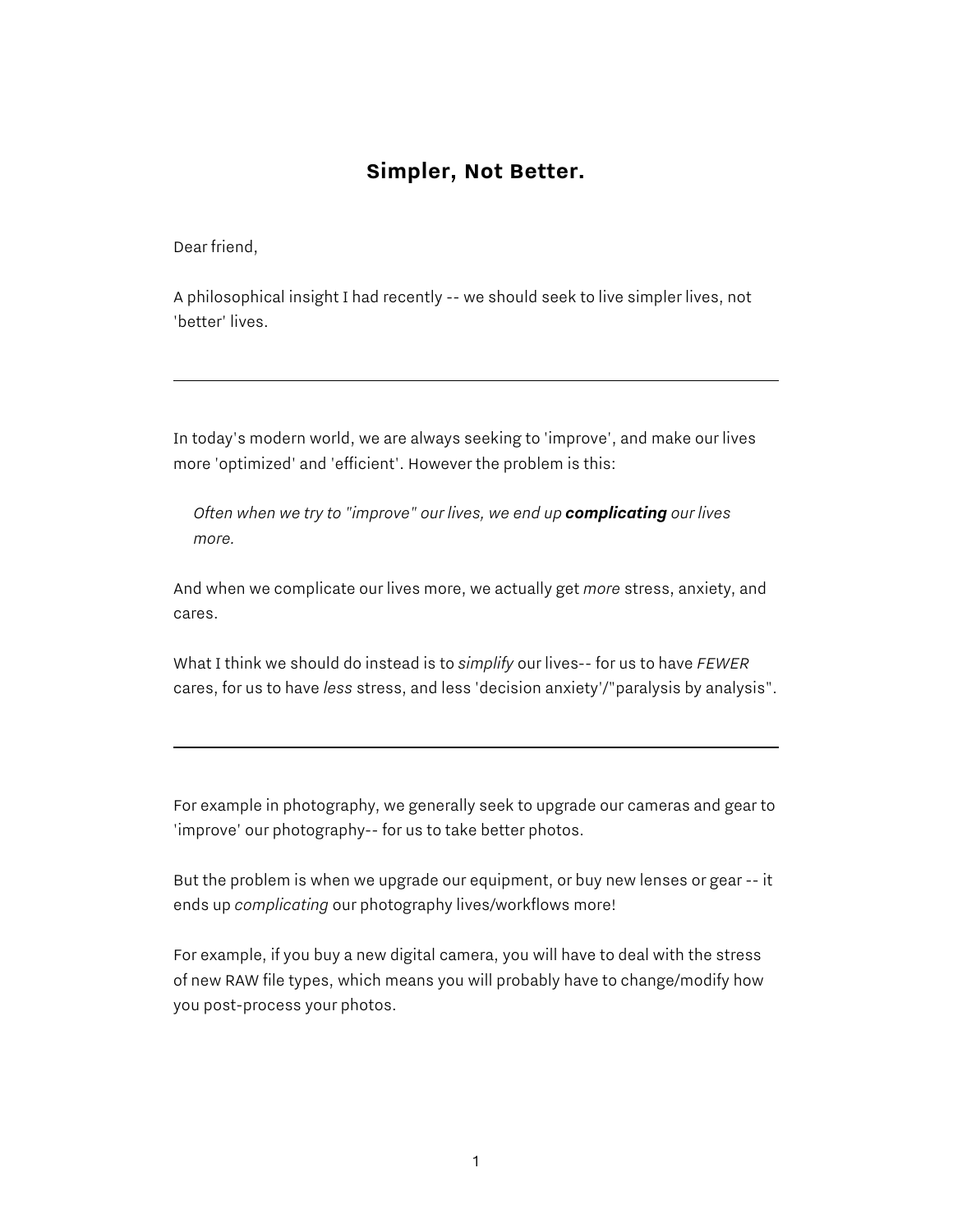Or, when you upgrade your phone, there is always hidden frustrations/annoyances you might not know -- for example when you upgraded your iPhone and your new iPhone no longer has a headphone jack (which means you need to figure out some annoying solution to use your old headphones, or perhaps you now have the headache of having to find the "best" bluetooth-wireless headphones).

Or if you buy a newer and "better" car, you have to deal with the stress of insurance, maybe finding a new mechanic to fix your car-- or if you buy a new electric car, you have to deal with the complication of figuring out how to charge your car (also consider the stress that a lot of electric car owners have from "range anxiety").

#### **Why isn't "simple" seen in a more favorable light?**

In modern society, we are always told to upgrade. Why aren't we taught to "degrade", or too *simplify* our lives?

The answer is simple -- because if you have a product to sell, you want your customer to purchase/buy the thing.

Generally when we try to simplify our lives, the easiest is by subtracting -- by *GETTING RID* of, donating, or throwing away stuff.

And that is the hard thing about living in a consumerist society -- we are all seeking to improve our lives. But we have been suckered into believing that in order to improve our lives, we need to purchase/ADD that "new new thing" to our lives. But in reality, to live a better life often means to simplify our lives. And to simplify our lives means to subtract the superfluous. Bruce Lee has a similar saying, something like: "What we seek is a daily decrease; not a daily increase." Or Bruce Lee's other saying, "I fear not the man who knows 10,000 moves, but the man who has practiced 1 move 10,000 times.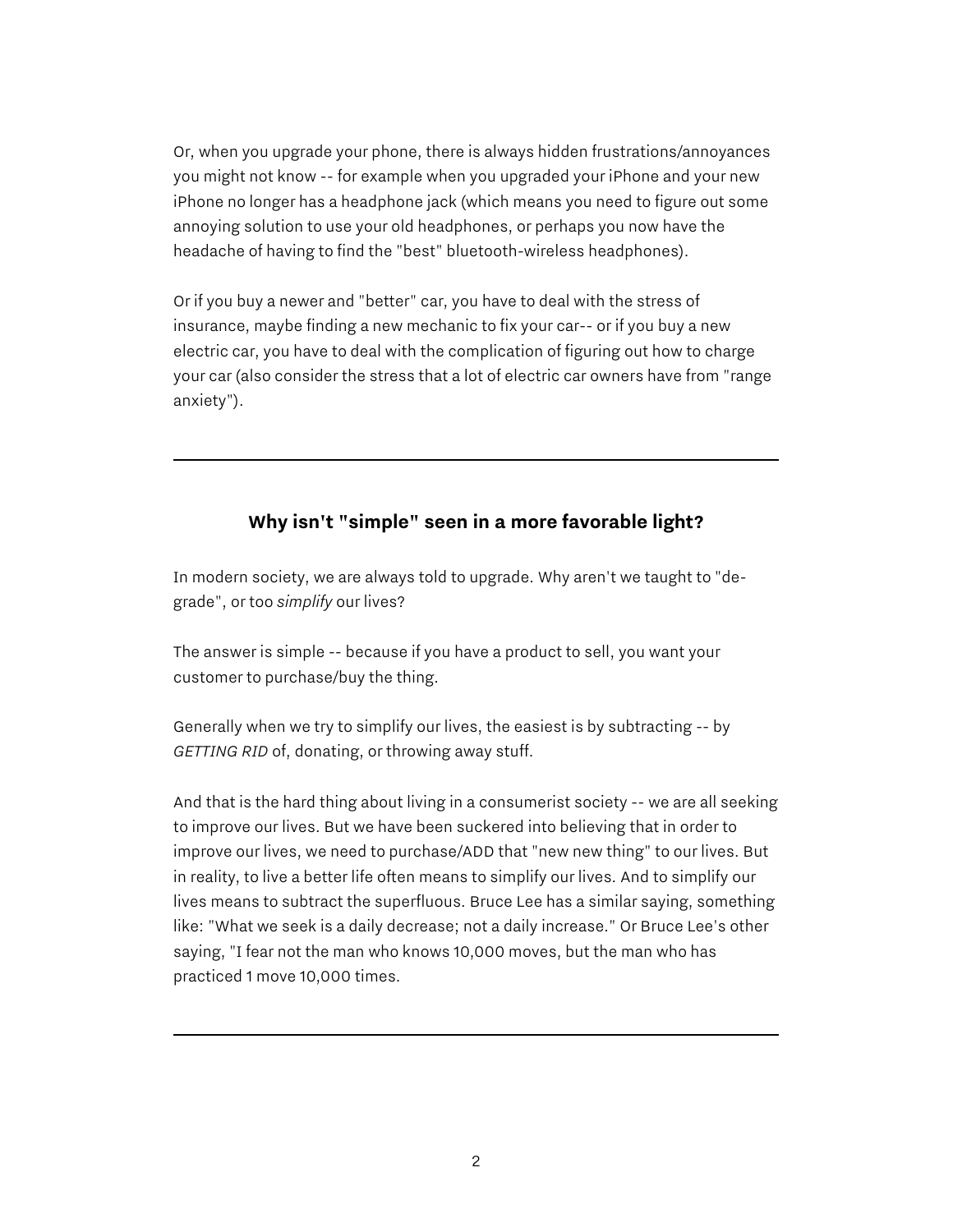## **Why is a simpler life a better life?**

This is my idea: Our lives are short, and there is only so much human metabolism/energy we have in a single day. We are limited with time, energy, focus, and attention. It is impossible for us to do everything in life. **I think it is better to choose a few things and focus on doing them really really well**.

And by simplifying our lives, we cut out the superfluous distractions in our lives, in order for us to focus on what is truly meaningful in our lives, and **for us to focus on how we can make the biggest impact on society**.

## **Seek simpler solutions**

I am a huge fan of "[satisficing"](https://en.wikipedia.org/wiki/Satisficing) in life -- the concept that we can satisfy+suffice certain decisions by choosing a simple and elegant solution.

In other words, to "satisfice" means to make a decision is 80% "good enough", and for us to move on. Why is this good? Well let me explain with these two scenarios:

- Maximizer Option (Scenario A): It takes you 100 hours to make a decision which is 90% "good enough".
- Satisficer Option (Scenario B): It takes you 10 hour to make a decision which is 80% "good enough"

Which would you prefer? I would choose Scenario B (Satisficer) because I only spend 10 hours for the 80% "good enough" solution. However for Scenario A (Maximizer) option, we spend an additional 90 hours for a very marginal 10% improvement. To me, that is not an effective way for you to utilize your time and brain power.

In other words, to satisfice is good, because **you can do more with less.**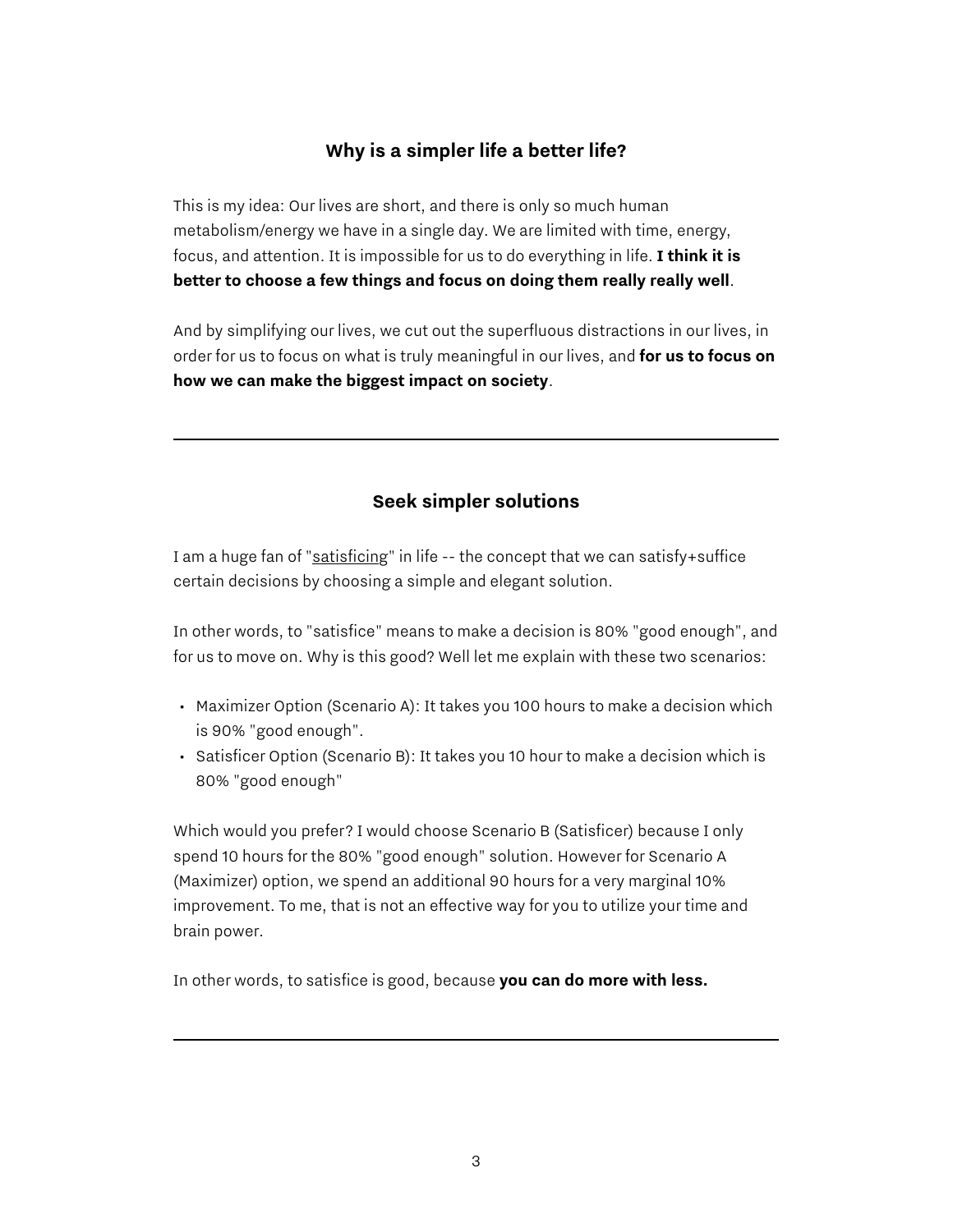#### **Minimalist workouts**

It is evident that working out, stressing our muscles, and lifting heavy stuff is good for our mental health and physical health. But I don't want to workout at the gym and make it feel like I'm a railroad worker in Siberia. I often feel bad for people who waste so much time in the gym doing pointless repetitions, or spend hours in vain.

For myself, I like the concept of "short and sinister" workouts (I think I got this phrase from Pavel, the Russian fitness expert who introduced kettlebells to the states).

For example, when I go to the gym, I try to keep it as minimal and effective as possible.

To give you an idea, here is a random workout day when I do deadlifts: - Enter the gym - Go to powerlifting stand - Do a few "dive bomber" back stretches, and hip thrusts to warmup - Do 5 repetitions of 135 pounds for deadlift - Rest and stretch out my back - Do 3 repetitions of 185 pounds for deadlift - Rest - Do 2 repetitions of 225 pounds for deadlift - Rest - Do 1 repetition of 275 pounds for deadlift - Rest - Do 1 repetition of 315 pounds for deadlift - Rest - Do 1 repetition of 365 pounds for deadlift - Rest - Add 2.5 pounds to each side of the bar, and attempt a "1 rep max" of 370 pounds.

Essentially when I'm doing "1-rep max" style of powerlifting in deadlifts, I keep my repetitions super low (generally less than 3 repetitions). And when I'm done with my deadlifts, I just leave. The whole workout doesn't take me more than 25 minutes. And this is great, because I now feel the epic post-workout "pump", which gives me energy and helps me get on with my day-- and do more important things to myself, for example writing, making photos, making videos, making music, studying philosophy, reading poetry, or writing my own rhymes.

Compare this "short and sinister" workout with the guy who goes into the gym and does "isolation exercises" for 2 hours. To me, it is a vain use of time.